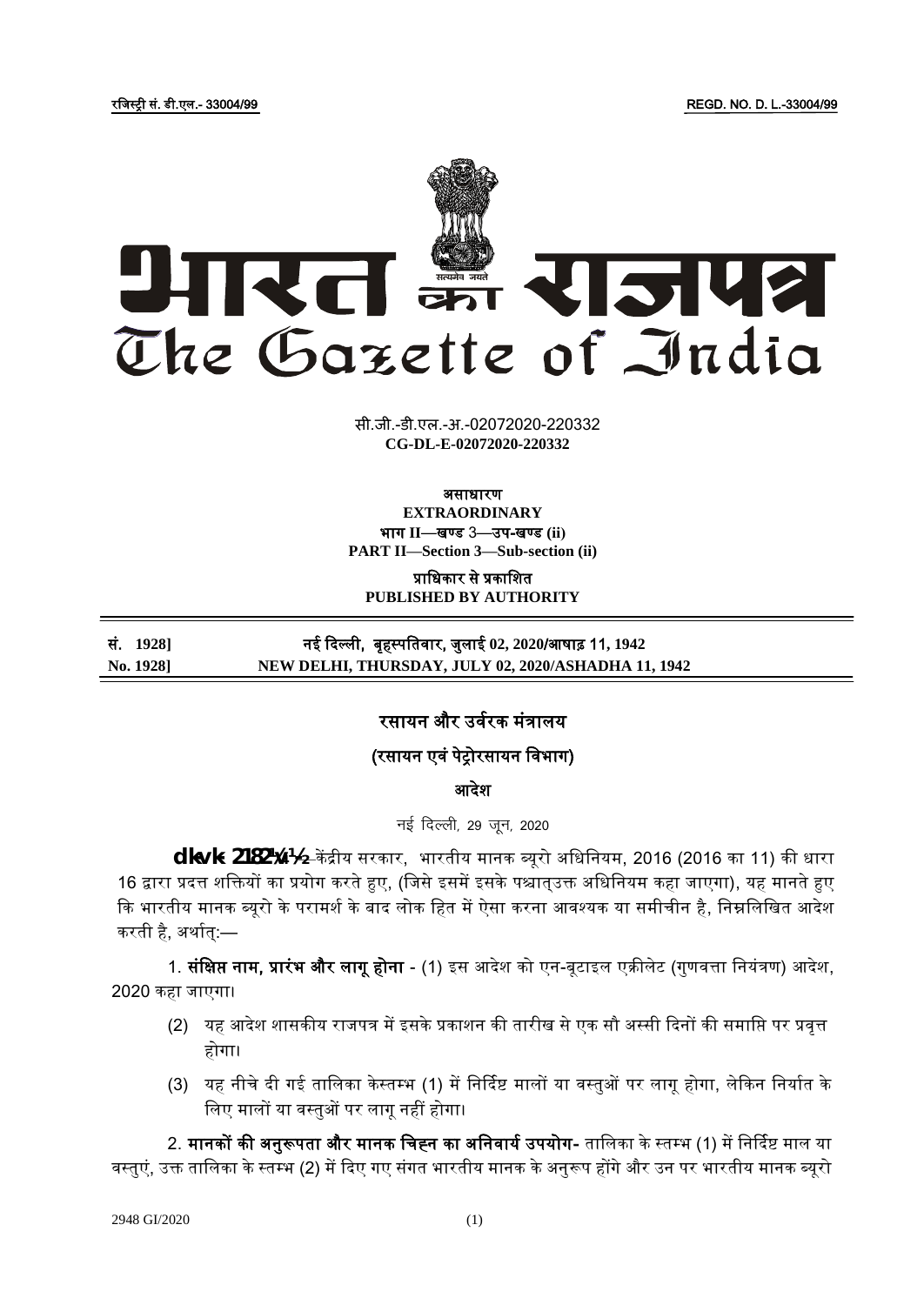(अनुरूपता जनधावरण) जर्जनयम, 2018 की अनुसूची-II की स्ट्कीम-I के अनुसार भारतीय मानक ब्यूरो से एक लाइसेंस के अधीन मानक जचह्न होगा।

3. प्रमाणन और प्रवर्तन प्राधिकारी- तालिका के स्तम्भ (1) में निर्दिष्ट मालों या वस्तुओं के संबंध में ब्यूरो प्रमाणन और प्रर्तवन प्राजधकारी होगा।

4. उल्लंघन के लिए दंड-कोई भी व्यक्ति जो इस आदेश के उपबंधों का उल्लंघन करता है, उक्त अधिनियम के उपबंधों के अधीन दंडनीय होगा।

5. भारतीय मानकों में संशोधन या पुनरीक्षण के प्रभावी होने की तारीख- यह आदेश भारतीय मानक ब्यूरो द्वारा तालिका में निर्दिष्ट भारतीय मानकों में किए गए किसी संशोधन या पुनरीक्षण पर भारतीय मानक ब्यूरो द्वारा इस संबंध में अजधसूजचत तारीख से प्रभार्ी होगा।

तालिका

| माल या वस्तुए      | भारतीय मानक     | भारतीय मानक के लिए नाम                 |
|--------------------|-----------------|----------------------------------------|
|                    |                 |                                        |
| एन-बूटाइल एक्रोलेट | आईएस 14709:1999 | एन-बूटाइल एक्रीलेट के लिए विनिर्दिष्टी |

[फा. सं. PC-II-46016/3/2017-टेक.सीपीसी]

काशी नाथ झा, संयुक्त सचिव

## **MINISTRY OF CHEMICALS AND FERTILIZERS**

### **(Department of Chemicals and Petrochemicals)**

## **ORDER**

New Delhi, the 29th June, 2020

**S.O. 2182(E).—**In exercise of the powers conferred by section 16 of the Bureau of Indian Standards Act, 2016 (11 of 2016) , (hereinafter referred to as the said Act), the Central Government, being of the opinion that it is necessary or expedient so to do in the public interest, after consultation with the Bureau of Indian Standards, hereby makes the following order, namely:—

1. **Short title, commencement and application –** (1) This order may be called the n-Butyl Acrylate (Quality Control) Order, 2020.

- (2) This order shall come into force on the expiry of one hundred and eighty days from the date of its publication in the Official Gazette.
- (3) It shall apply to goods or articles specified in column (1) of the Table below, but shall not apply to such goods or articles meant for export.

2. **Conformity to standards and compulsory use of Standard Mark -** Goods or articles specified in column (1) of the Table shall conform to the corresponding Indian Standard given in column (2) of the said Table and shall bear the Standard Mark under a licence from the Bureau as per Scheme-I of Schedule-II of the Bureau of India Standards (Conformity Assessment) Regulations, 2018.

3. **Certification and enforcement authority -** The Bureau shall be the certifying and enforcing authority in respect of the goods or articles specified in column (1) of the Table.